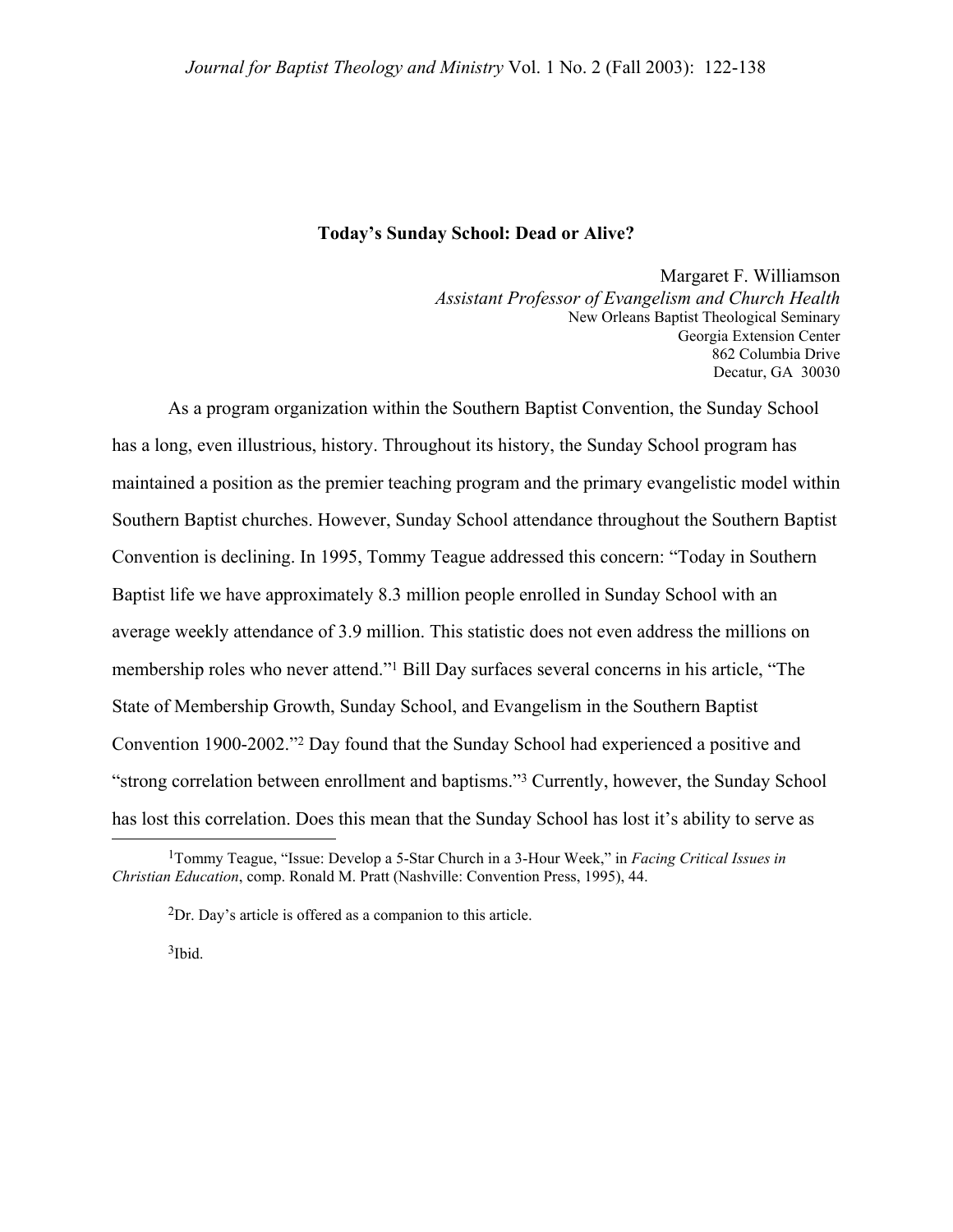the evangelistic arm of the church? Could it mean that the Sunday School no longer receives the priority support within the church to maintain this positive correlation?

 William Easum underscores the importance of using the small-group experience evangelistically: "Instead of evangelism as a mostly 'one-to-one' experience, it seems to be moving more toward a group process. The process of conversion seems to be accomplished more effectively today with groups than with the old model of one person's leading another person to Christ."[4](#page-1-0) The effectiveness of the Sunday School program depends upon the quality of the experience. Ken Hemphill, in tracing the significance of Sunday School to church growth, documented a direct relationship between the quality of the Sunday School program and church growth. He referenced the finds of Kirk Hadaway about church growth principles: "[Hadaway] discovered that 78 percent of plateaued churches that managed to break out of their plateaued situation reported an increase emphasis on the Sunday School.["5](#page-1-1) Within this article, the researcher will present trends and issues which should be considered when contemplating the future role of the Sunday School in evangelism.

#### **Trends Facing America**

 Consideration of current trends and issues facing America and the church has specific implications for the future direction of the Sunday School program and its impact as the teaching and evangelistic arm of the church. Research in contemporary trends is often descriptive rather than prescriptive. The importance of such research is not in finding documented answers, but rather in surfacing appropriate questions. Faith Popcorn, one notable forecaster, explains the impact of her research: "What we're trying to do by detailing the Trends is to force you to think

<span id="page-1-0"></span><sup>&</sup>lt;sup>4</sup>William M. Easum, "21<sup>st</sup> Century Evangelism," *The Easum Report* [service on-line]; available at http://www.easum.com/netresul.htm; Internet; accessed 10 October 2003.

<span id="page-1-1"></span><sup>5</sup>Kirk Hadaway, *Church Growth Principles: Separating Fact from Fiction* (Nashville: Broadman, 1991), 40; quoted in Ken Hemphill, *Revitalizing the Sunday Morning Dinosaur* (Nashville: Broadman & Holman, 1996), 26.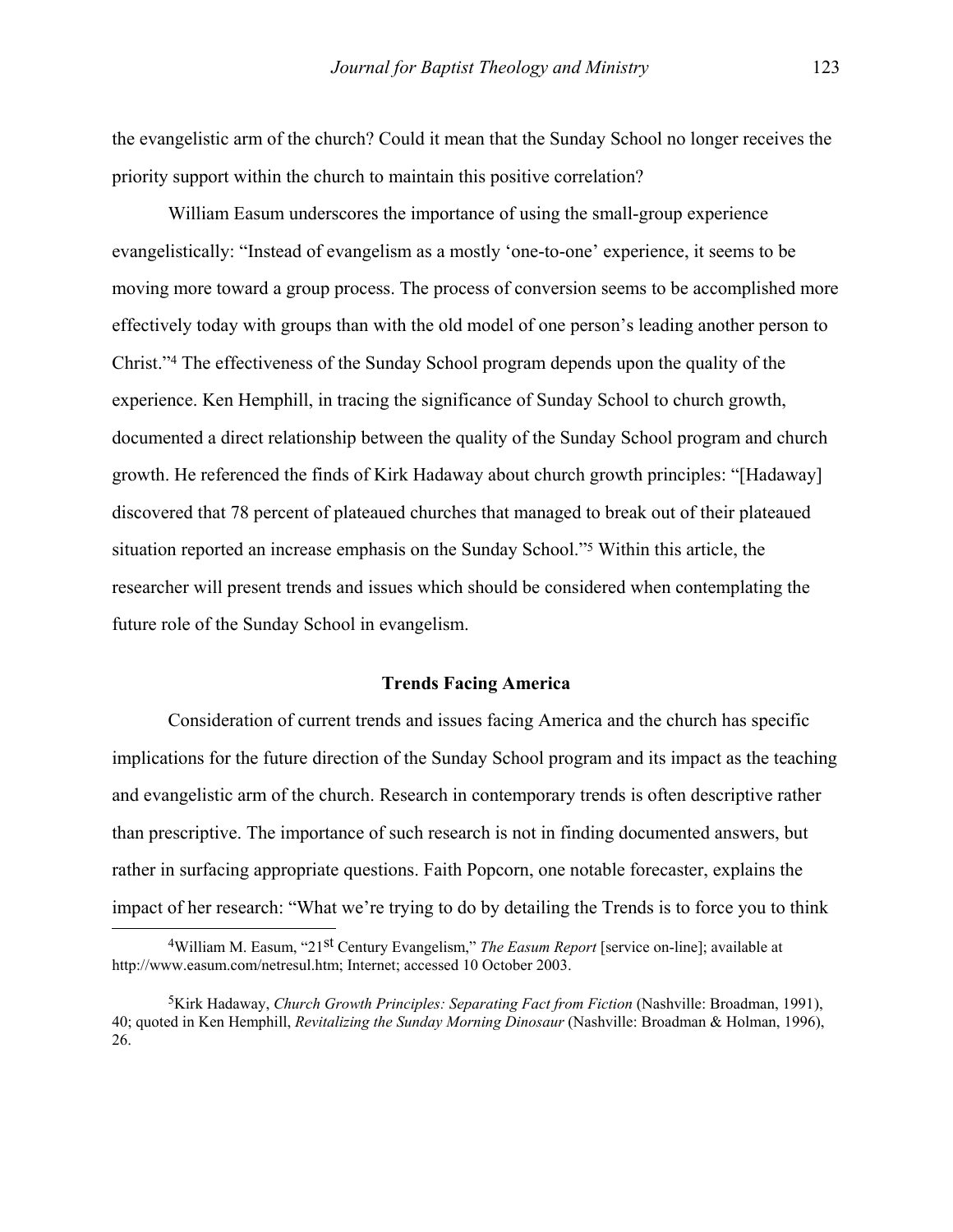differently. Find new patterns in things. Question the obvious. . . . breaking clichés, ripping apart refrigerator philosophy–comforting 'words to live by' that don't necessarily hold true anymore.["6](#page-2-0) Bill Taylor, a Sunday School prophet for the Southern Baptist Convention, underscored the importance of surfacing appropriate questions: "You will never receive the right answers as long as you are restricted to what the possibilities might be, especially if the right questions were poised as they dealt with the possibility of expanded ministries."[7](#page-2-1) For the purposes of this discussion, several trends and current issues facing the church will be considered.

### Recognizing Consumer Desires

 Faith Popcorn concentrates her research in the area of consumerism. She has coined the term "socioquake" to describe radical, germinating change which is "inspired, not by one particular happening, but rather by radically shifting assumptions about our past, present, and future.["8](#page-2-2) Through her research of societal trends, Popcorn has identified sixteen consumer trends which she believes will continue to impact the future of American society. According to Popcorn, recognizing current and future trends becomes necessary since one must "see the future to deal with the present."[9](#page-2-3) Of these sixteen consumer trends, four are significant to the future of the Sunday School program.

*Cocooning*. Popcorn describes *cocooning* as "the stay-at-home trend, reflecting our strong desire to build soft and cozy nests in order to protect ourselves from the harsh, unpredictable realities of the outside world."[10 T](#page-2-4)he trend is based on a desire for safety and a

<span id="page-2-2"></span><span id="page-2-1"></span>8Faith Popcorn, *The Popcorn Report* (New York: HarperCollins Publishers, 1991), 4.

<span id="page-2-3"></span> $9$ Ibid., 3.

<span id="page-2-4"></span>10Popcorn and Marigold, 29.

<span id="page-2-0"></span> <sup>6</sup>Faith Popcorn and Lys Marigold*, Clicking: Sixteen Trends to Future Fit Your Life, Your Work, and Your Business* (New York: HarperCollins Publishers, 1996), 11.

<sup>7</sup>Bill L. Taylor, *21 Truths, Traditions, & Trends: Propelling the Sunday School Into the 21st* Century (Nashville: Convention Press, 1996), 168.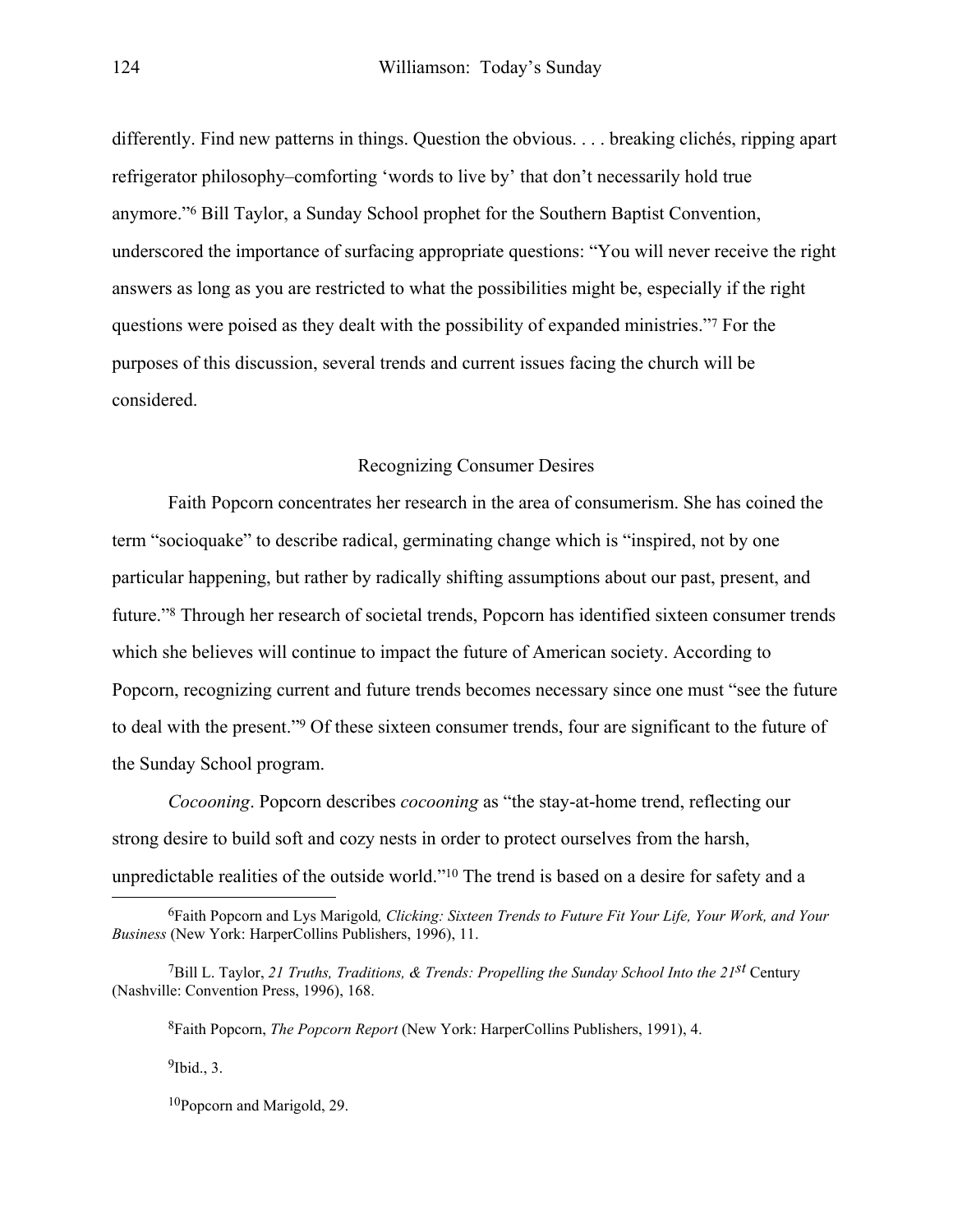growing sense of fear within individuals. Further, the trend suggests a desire for Americans to have control over their personal lives. Examples of ways Americans cocoon include customized automobiles which become a safe haven; personal safety concerns; changes in shopping habits by using home shopping networks, catalogs, and the Internet to avoid safety threats in public; and even the growing use of computers within the home. The home has become the place of refuge for Americans. In order to coax individuals outside this safe haven, organizations will have to find was of duplicating the sense of safety and belonging that individuals feel at home.<sup>[11](#page-3-0)</sup>

*Clanning*. The trend *clanning* can be described as "the inclination to join up, belong to, hang out with groups of like kinds, providing a secure feeling that our own belief systems will somehow be validated by consensus."<sup>12</sup> Clanning identifies the desire to be with people who have the same interests, dreams, hobbies, and even dependencies, and emphasizes the need to belong. Clanning off-sets the trend of cocooning by providing a feeling of safety by participating with people who are so similar in interests that they become safe. Clans can be found through developing communities who reside together, through organizations such as Alcoholics Anonymous which can provide emotional healing, and through bonding within the work place. Critical concerns in the area of clanning include: support, connection, intimacy, healing, conscious choice, and compatibility.[13](#page-3-2)

*Anchoring*. The trend of *anchoring* can be described as "the recent phenomenon of reaching back to our spiritual roots, taking what was comforting from the past in order to be securely anchored in the future."<sup>14</sup> Anchoring reflects the desire to look for the meaning of life by developing the inner spirit and is evidenced in the rising interest of spirituality and church attendance. Emphases on spirituality in television programming, books and articles, and music

<span id="page-3-1"></span>12Ibid., 29.

<span id="page-3-2"></span>13Ibid., 65-77.

<span id="page-3-3"></span> $14$ Ibid., 30.

<span id="page-3-0"></span> $11$ Ibid., 51-63.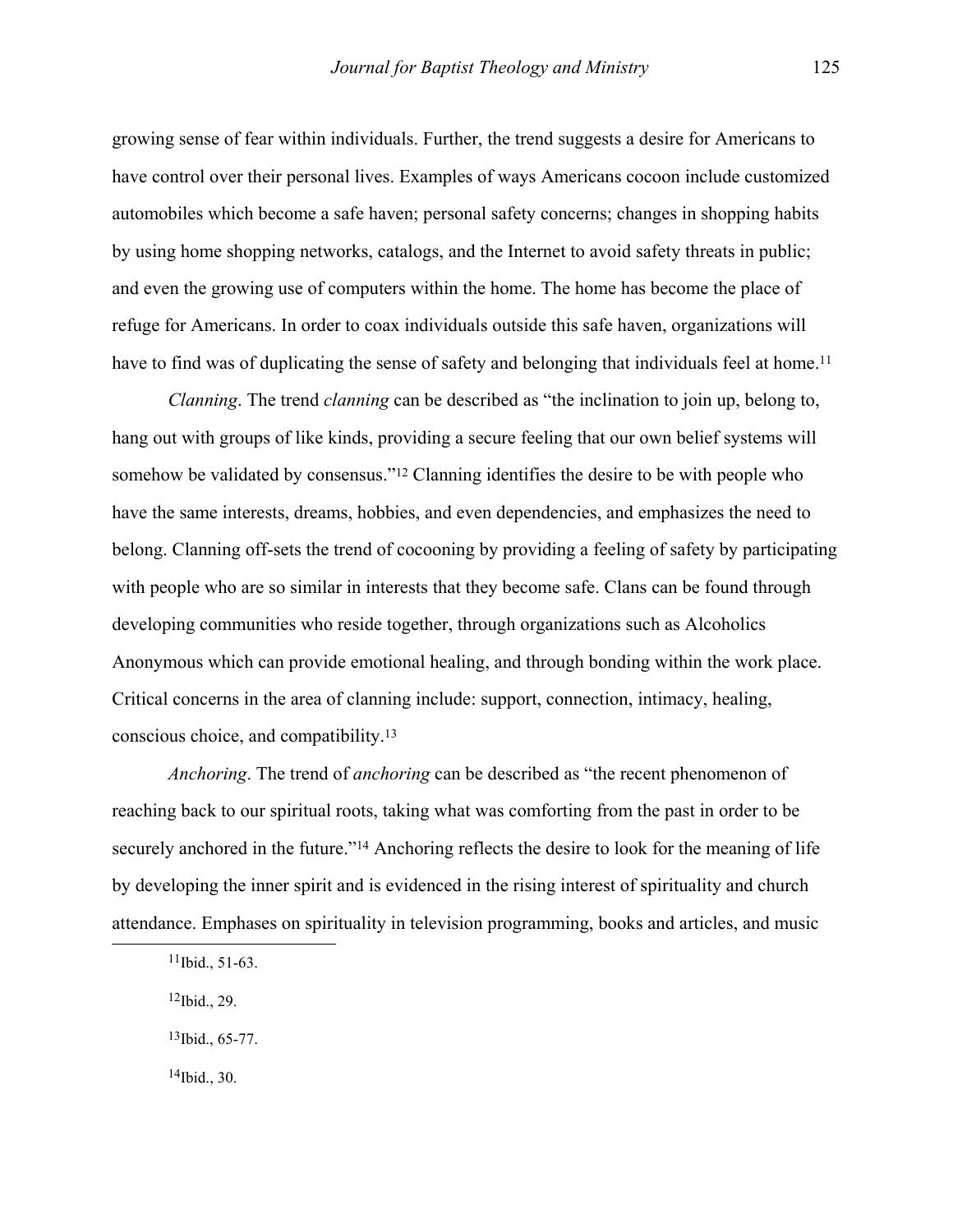lyrics provide further evidence. The interest in spirituality is not limited to Christianity, however, and involves all religious belief systems. Anchoring also reflects an increased interest in family ties and familial roots, a desire to reclaim the simpler days, and even a revival in vintage clothing.[15](#page-4-0)

*99 Lives*. The trend of *99 Lives* is described as "a new look at the modern motto of 'Too Fast a Pace, Too Little Time,' which forces us all to assume multiple roles in order to cope with busy, high-tech lives.["16](#page-4-1) Evidence of the time crunch felt by most Americans is found in the abundance of pagers, cellular telephones, and computerized pocket organizers. Stores have been reinvented to provide multiple serves at once, allowing consumers one-stop shopping. Time for relaxation has become a premium desire, although seldom a reality. Organizations which find ways of providing services within these time restrictions will be guaranteed success in the future.<sup>[17](#page-4-2)</sup>

#### Achieving Organizational Success

 Another well-known research and futurist, Joel Arthur Barker, focuses less on consumer desires and more on ways to achieve success. Barker's research identified three keys which will control the future of any organization during the twenty-first century: anticipation, innovation, and excellence[.18](#page-4-3) For Barker, these three keys identify a shift in paradigms from what was accepted in the past to what will be required in the future to achieve success.

 Barker describes the key of *anticipation* in terms of looking toward the future and questions why intelligent people spend so little time anticipating the future. "It is in the future where our greatest leverage is. We can't change the past, although if we are smart, we learn from

<span id="page-4-0"></span> <sup>15</sup>Ibid., 125-43.

<span id="page-4-1"></span> $16$ Ibid., 30.

<span id="page-4-3"></span><span id="page-4-2"></span><sup>17</sup>Ibid., 208-21.

<sup>18</sup>Joel Arthur Barker, *Future Edge: Discovering the New Paradigms of Success* (New York: William Morrow and Company, 1992), 11.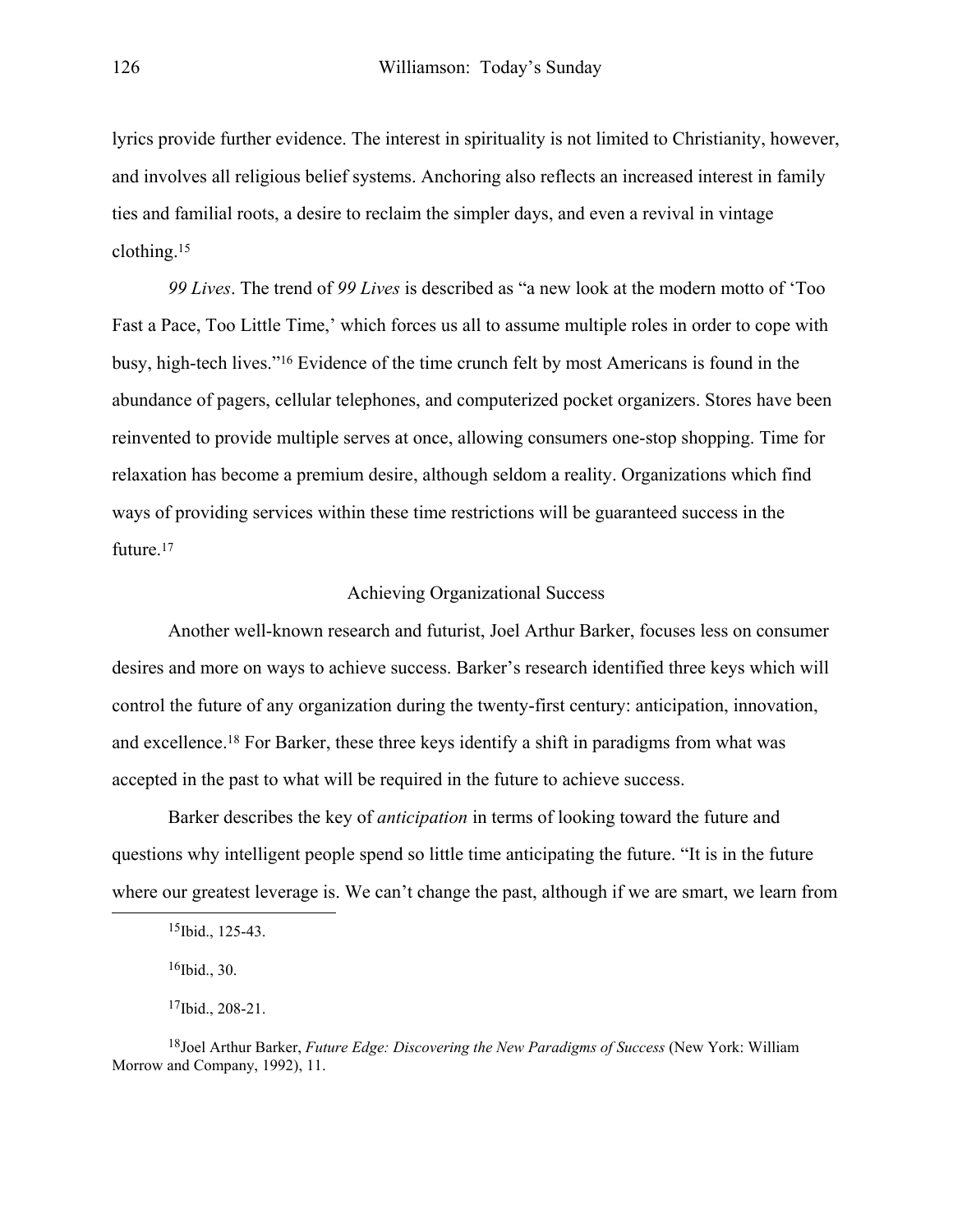it. Things happen only in one place–the present. And usually we react to those events. . . . It is in the yet-to-be, the future, and only there, where we have the time to prepare for the present.["19](#page-5-0)

 According to Barker, success in the twenty-first century will be achieved through providing *excellenc*e in the areas of customer service and product development. Excellence will be the main requirement to succeed in the future, and will be developed through *innovation*. Innovation provides the competitive edge to an organization by providing the way to achieve excellence. Both excellence and innovation, however, become dependent upon correctly anticipating future needs and concerns. For Barker, these keys work as a triad, each dependent upon the other.[20](#page-5-1)

### Escaping Past Traditions

 Management professors Gary Hamel and C. K. Prahalad believe that "the future belongs not to those who possess a crystal ball, but to those willing to challenge the biases and prejudices of the 'establishment.' The future belongs more to the unorthodox than it does to the prognosticators, more to the movement than to the starry-eyed."[21 I](#page-5-2)n short, the future has become intertwined with the present. Every organization is "in the process of becoming–of becoming an anachronism irrelevant to the future, or of becoming the harbinger of the future."[22](#page-5-3)

 Hamel and Prahalad document two strategies necessary for organizations to succeed. The first strategy involves the need to escape the past. Failure is certain when the following characteristics are present within an organization: "An inability to escape the past"; "an unparalleled track record of success [or] being blinded by the future by . . . past or present success"; "no gap between expectations and performance"; "a contentment with current

<span id="page-5-0"></span> <sup>19</sup>Ibid., 18.

<span id="page-5-2"></span><span id="page-5-1"></span> $^{20}$ Ibid., 12.

<span id="page-5-3"></span><sup>21</sup>Gary Hamel and C. K. Prahalad, *Competing for the Future* (Boston: Harvard Business School Press, 1994), xi.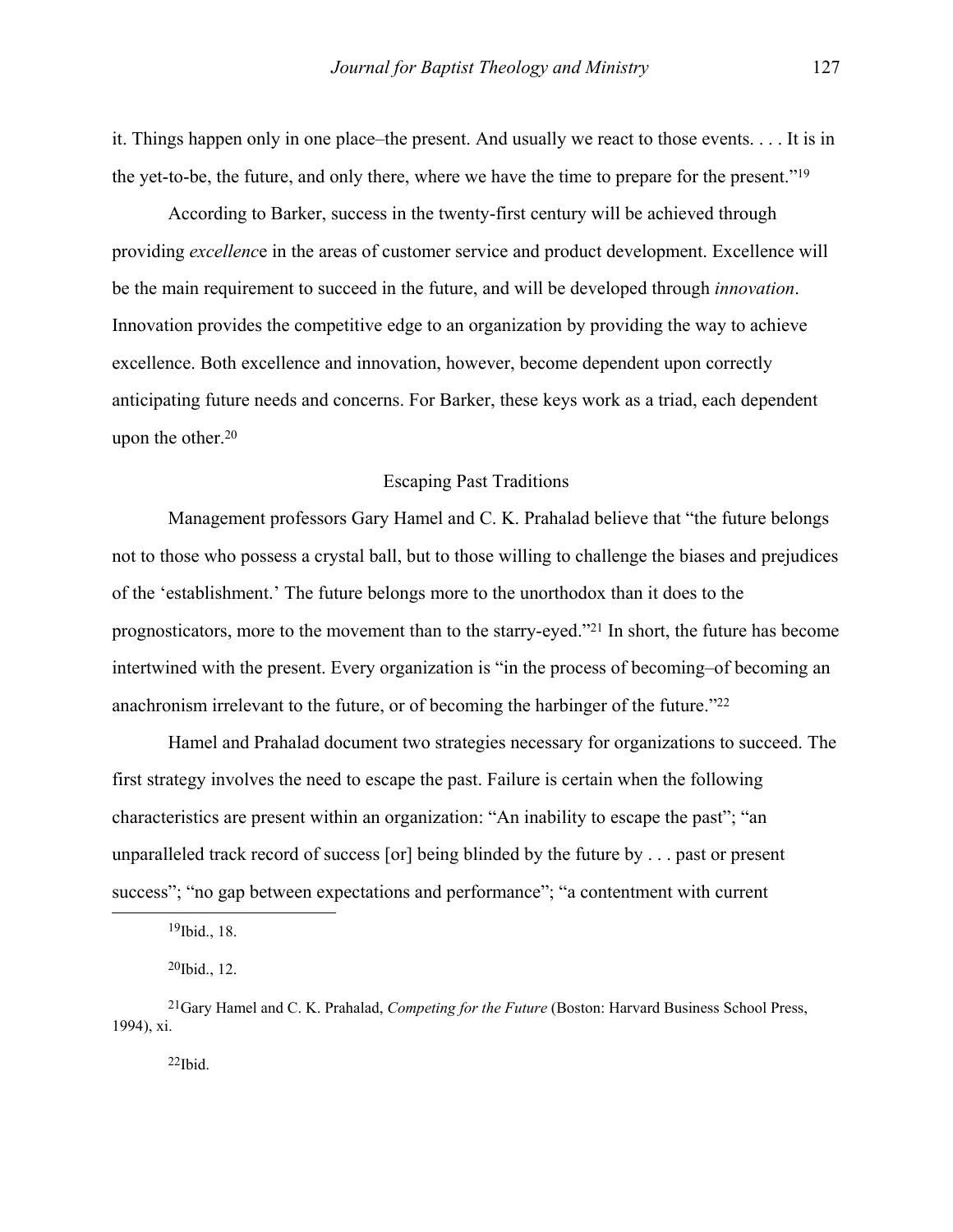performance"; "an accumulation of abundant resources"; and "a view that resources win out."[23](#page-6-0)

 The second strategy for success involves reinventing the future. Failure is experienced when the following characteristics are present: "an inability to invent the future"; "deeply etched recipes . . . relying on the same methods and programs that brought . . . [the organization] to today to work in the future"; "a vulnerability to new rules"; and the belief that current success should determine strategies and processes for the future.<sup>24</sup> The goal, then, becomes to find a way to move from past success and process system, "To not occupy the middle ground, it is to find the higher ground."[25 T](#page-6-2)he process is described in *The Easum Report* as "strategic mapping" or "learning to anticipate the random, changing needs of the next generation and developing ministries to meet those needs before the needs arise.["26](#page-6-3) 

### Summary

 Current societal trends within America will impact how organizations take action to insure future success. An emphasis on the needs and desires of the consumer will demand both quality products and service excellence for success. Success will be achieved by organizations who are able to anticipate the future while escaping the past and reinventing the future.

#### **Issues Facing the Church**

 While researchers and futurists have attempted to focus attention on societal needs during the new millennium, religious researchers have attempted to evaluate issues facing the religious community as well. Russell Chandler, a religion specialist for *The Los Angeles Times*,

<span id="page-6-1"></span> $24$ Ibid.

<span id="page-6-3"></span><span id="page-6-2"></span>25Hamel and Prahalad, 323.

<span id="page-6-0"></span><sup>&</sup>lt;sup>23</sup>"Escaping the Past and Inventing the Future," NetFAX 19, 15 May 1995, available from http://www.leadnet.org/d1netfax19.htm; Internet; accessed 24 April 1998; A complete discussion can be found in Gary Hamel and C. K. Prahalad, Competing for the Future (Boston: Harvard Business School Press,1994).

<sup>26&</sup>quot;Strategic Mapping and Futuring," *The Easum Report* [service on-line]; available at http://www.easum.com/mapping.htm; Internet; accessed 24 April 1998.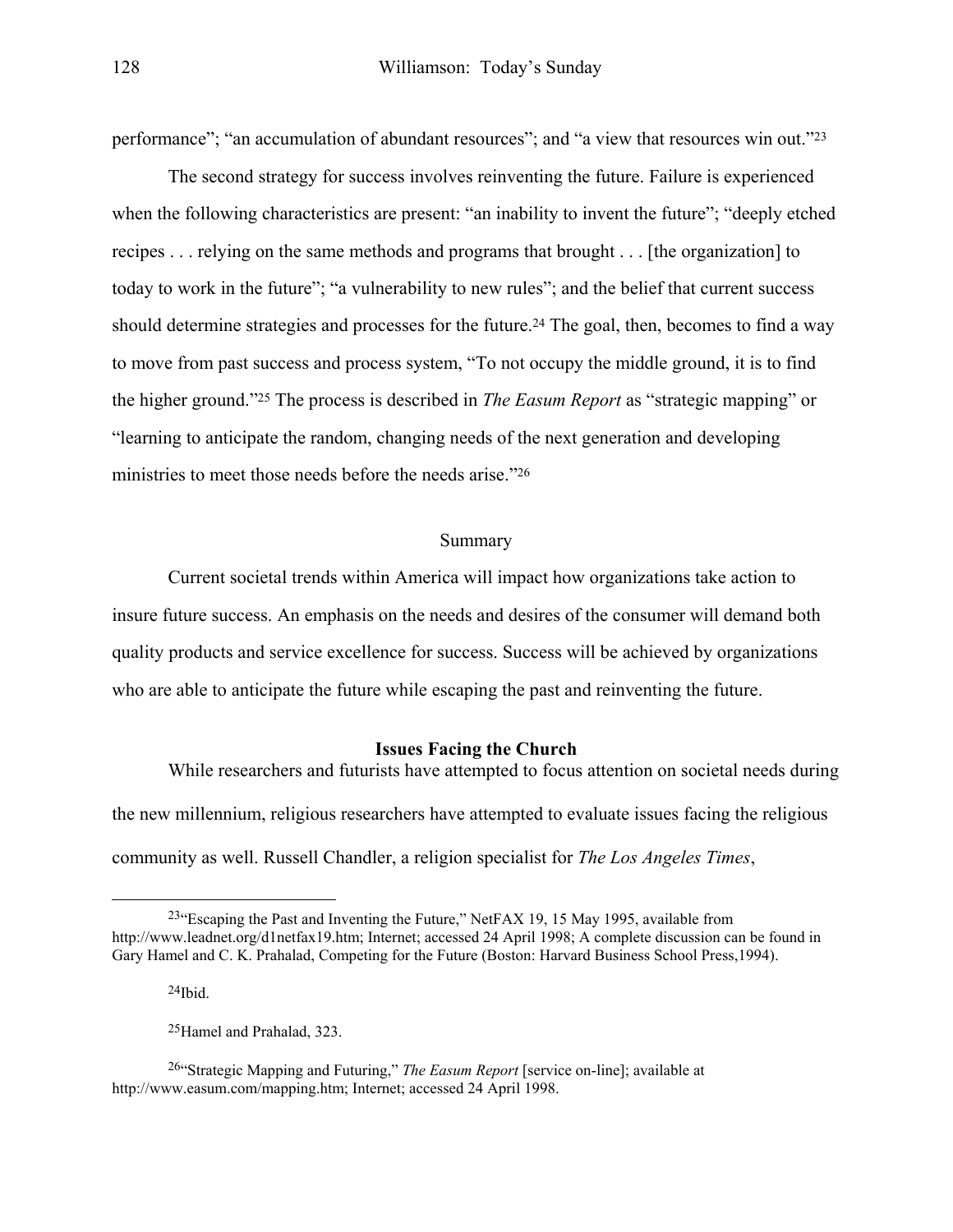emphasized this need before the millennium began: "It's also important to examine how the impending turn of the century and America's vision for the future are molding our spiritual perceptions and faith communities.["27](#page-7-0)

 George Barna, a nationally-known religious researcher, has identified three societal realities which will impact the future of the church. First, change in this society is taking place at a faster rate than ever before. These sweeping changes are actually leading to a reinvention of society every three to five years. Second, the future will happen because of the reality created today by visionary leadership. Third, within the next decade, America faces one of two futures: either a future of moral anarchy or of spiritual revival[.28](#page-7-1) To ensure spiritual revival as the outcome, the church will have to address several critical issues.

#### Changing Demographics

 America has experienced sweeping changes within its population. Researchers have used demographics to document the changing dynamics within the population including wide-spread immigration and increased growth in various language groups. Further, diversity within family structures is becoming more pronounced. Each area of change will impact the church's future.

*The population makeup within America is changing*. Ethnic groups, especially through immigration, continue to experience the largest percentage increases nationally while Caucasian Americans experience a zero-growth rate[.29](#page-7-2) Tim Sine, a religious forecaster, describes America

<span id="page-7-0"></span> <sup>27</sup>Russell Chandler, Racing *Toward 2001: The Forces Shaping America's Religious* Future (Grand Rapids, MI: Zondervan Publishing House, 1992), 14.

<span id="page-7-2"></span><span id="page-7-1"></span><sup>28</sup>George Barna, *Trends That Are Changing Your Ministry World: Current Trends in Culture and Religion*  (Ventura, CA: Gospel Light VHS, 1996), videocassette.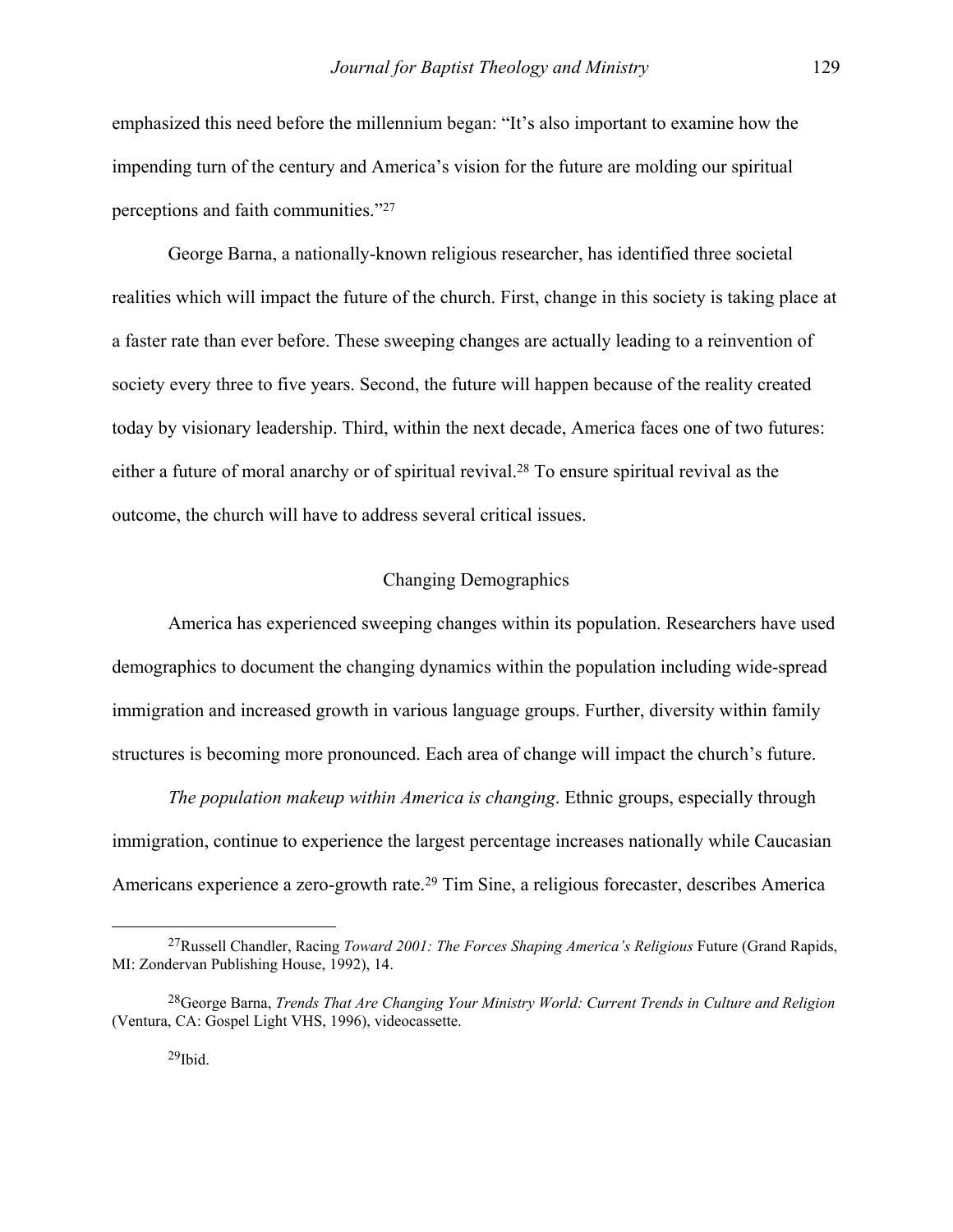as "being transformed from a 'melting pot' to a very rich ethnic stew in which the accent is on diversity, not homogeneity.["30](#page-8-0) Yet, the makeup of the church has not reflected these demographic changes. "Eleven o'clock on Sunday morning is still the most segregated hour in American life."[31](#page-8-1)

*Family structures are changing*. According to George Barna's research, the concept of family has been redefined to include "all those people I care deeply about and all those people that care deeply about me."[32 I](#page-8-2)n fact, less than 10 percent of Americans now fit the pattern of the nuclear family, or "the model of an intact marriage with the husband as breadwinner and the wife at home caring for two or more children. . . . In the typical family today both husband and wife work. Another 6 million households are headed by single parents (one in four families); and some 8 million seniors live alone.["33](#page-8-3) In fact, the U. S. Census Bureau projects that the fastest growing ara in families between 1995 and 2010 will be non-family households or "people living alone or with a nonrelative–and single parent families. Married-couple households and twoparent families are projected to continue to decline as a percent of total households."[34](#page-8-4) According to *Single Adult Ministries Journal*, three trends will impact the future of ministry with single adults through the year 2010: (1) single fathers who receive custody of children will grow

<span id="page-8-1"></span><span id="page-8-0"></span> $31$ Ibid., 142.

<span id="page-8-4"></span><span id="page-8-3"></span>33Chandler, 91.

 <sup>30</sup>Tom Sine, *Wild Hope: Crises Facing the Human Community on the Threshold of the Twenty-first Century* (Dallas: Word Publishing, 1991), 137.

<span id="page-8-2"></span><sup>32</sup>Barna, *Trends*, videocassette.

<sup>34&</sup>quot;An Eye Towards the Year 2010," *Single Adult Ministries Journal* 14, no. 5 (September/October 1997): 5.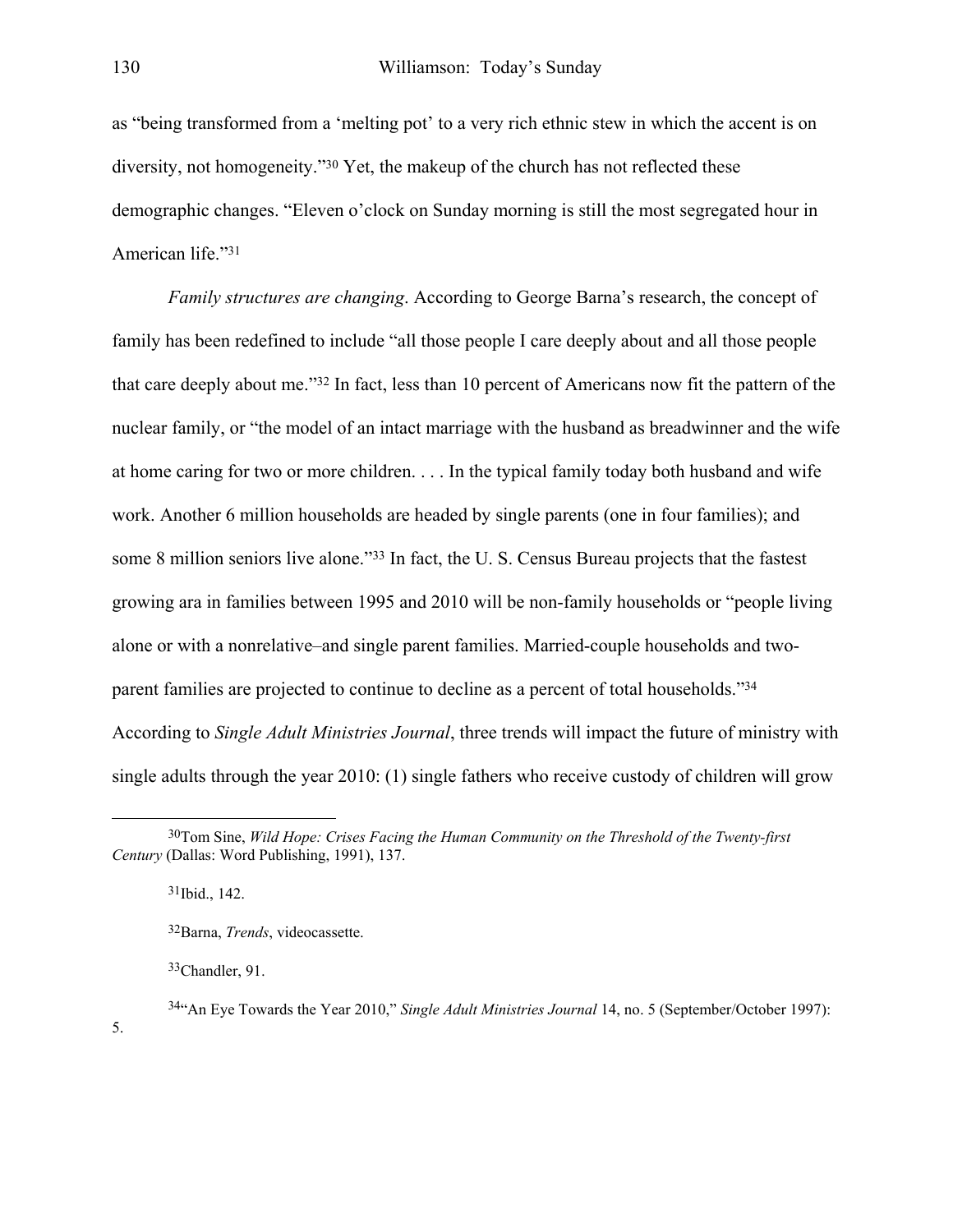by 325 percent; (2) as a group, middle-aged single adults will experience exploding growth; and (3) over 50 percent of all single adults will cohabitate before marriage.[35](#page-9-0)

 Today's families are characterized by diversity: two-career families, single-parent families, unmarried couples, solo singles, childless couples, and those which have faced divorce, remarriage, and blending.[36 E](#page-9-1)ven with such a list, "It's impossible to capture the diversity or complexity of families."[37 E](#page-9-2)ach area of diversity will create specialized needs which the church of the future will be required to address to be successful.

#### Changing Values

 George Barna describes what he calls a "shift in value systems.["38](#page-9-3) Values have shifted from money to time as the primary commodity, from a belief in others to skepticism, from loyalty to flexibility, and from the discernment to know right from wrong to a pluralism which recognizes no absolutes[.39](#page-9-4) This shift in values provides unique issues for the church to address.

*Time is society's primary commodity*. Within society, individuals feel they have too little time and too many responsibilities. Feelings of "being overscheduled, overcommitted, and always-on-the-run" have become synonymous with "time-compressed lifestyles.["40](#page-9-5) In a 1991 survey, 74 percent of all adults interviewed indicated that they time was very important and 63 percent indicated that they free time was very important as well.[41](#page-9-6)

<span id="page-9-1"></span><span id="page-9-0"></span>36Charles M. Sell, *Family Ministry*, 2d ed. (Grand Rapids, MI: Zondervan Publishing House, 1995), 26.

<span id="page-9-2"></span>37Mary Pipher, *The Shelter of Each Other: Rebuilding Our* Families (New York: Ballantine Books, 1996),

4.

<span id="page-9-3"></span>38Barna, *Trends*, videocassette.

<span id="page-9-4"></span>39Ibid.

 <sup>35&</sup>quot;Three Trends That Will Affect Your SAM," *Single Adult Ministries* Journal 14, no. 5 (September/October 1997): 4-5.

<span id="page-9-5"></span><sup>40</sup>Popcorn and Marigold, 208.

<span id="page-9-6"></span><sup>41</sup>George Barna, *What Americans Believe* (Ventura, CA: Regal Books, 1991), 152-53.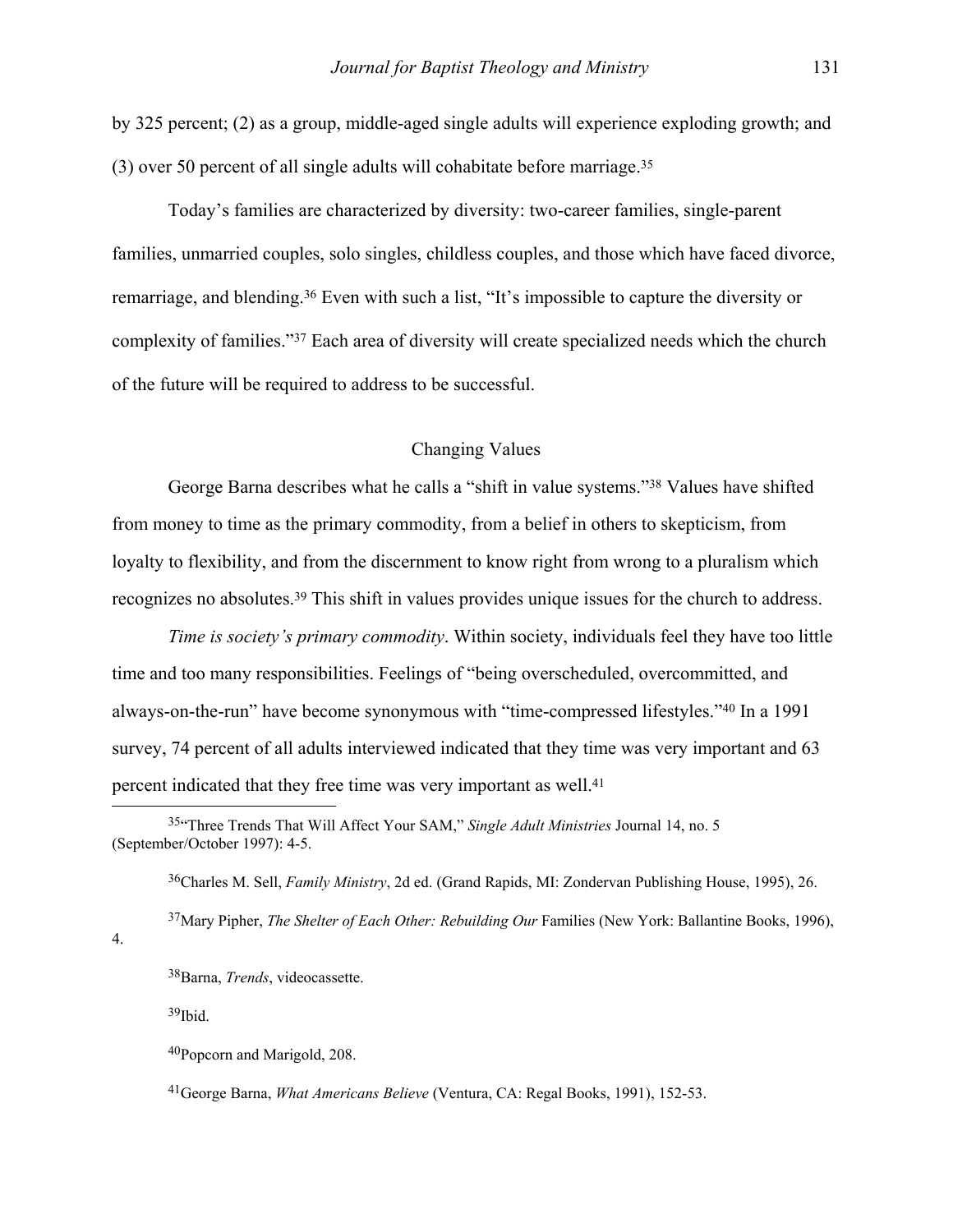Teague describes this emphasis on time in relation to external time demands: As "time shrinks, the demands on our time often expand beyond our ability to respond effectively."<sup>42</sup> This perceived lack of available time has a direct impact on church programming. "Today . . . many individuals who make a deep commitment to Christ give church activity only one tick on their clock. . . . This doesn't mean these individuals don't love God and His church. It does mean that they challenge the traditional model of ministry because it does not meet their expressed felt needs."[43 A](#page-10-1)ccording to George Barna's research, "The average church attendee is geared to participate approximately three hours each week."[44](#page-10-2)

*Spiritual values are not always discovered through the church*. Lee Strobel documented the success of Willow Creek Community Church in reaching the unchurched. He discovered that many unchurched have not rejected God although they may have rejected the church. Yet, in spite of living a life of situational ethics and moral relativism, many unchurched "are looking for truth, identity, and something to believe in that will give their lives a real center."[45 F](#page-10-3)or many unchurched, however, the church is not recognized as having answers to their questions. Barna discovered that only 28 percent of people in a national survey believed strongly that Christian churches are relevant[.46](#page-10-4)

<span id="page-10-3"></span><span id="page-10-2"></span>44George Barna, *User Friendly Churches* (Ventura, CA: Regal Books, 1991), 34; quoted in Teague, 36.

45Gary L. Collins and Timothy E. Clinton, *Baby Boomer* Blues (Dallas: Word, 1992), 39; quoted in Lee Strobel, *Inside the Mind of Unchurched Harry and* Mary (Grand Rapids, MI: Zondervan Publishing House, 1993), 49.

<span id="page-10-4"></span>46Barna, *What Americans Believe*, 185.

<span id="page-10-0"></span> $42$ Teague, 31.

<span id="page-10-1"></span> $43$ Ibid.,  $32$ .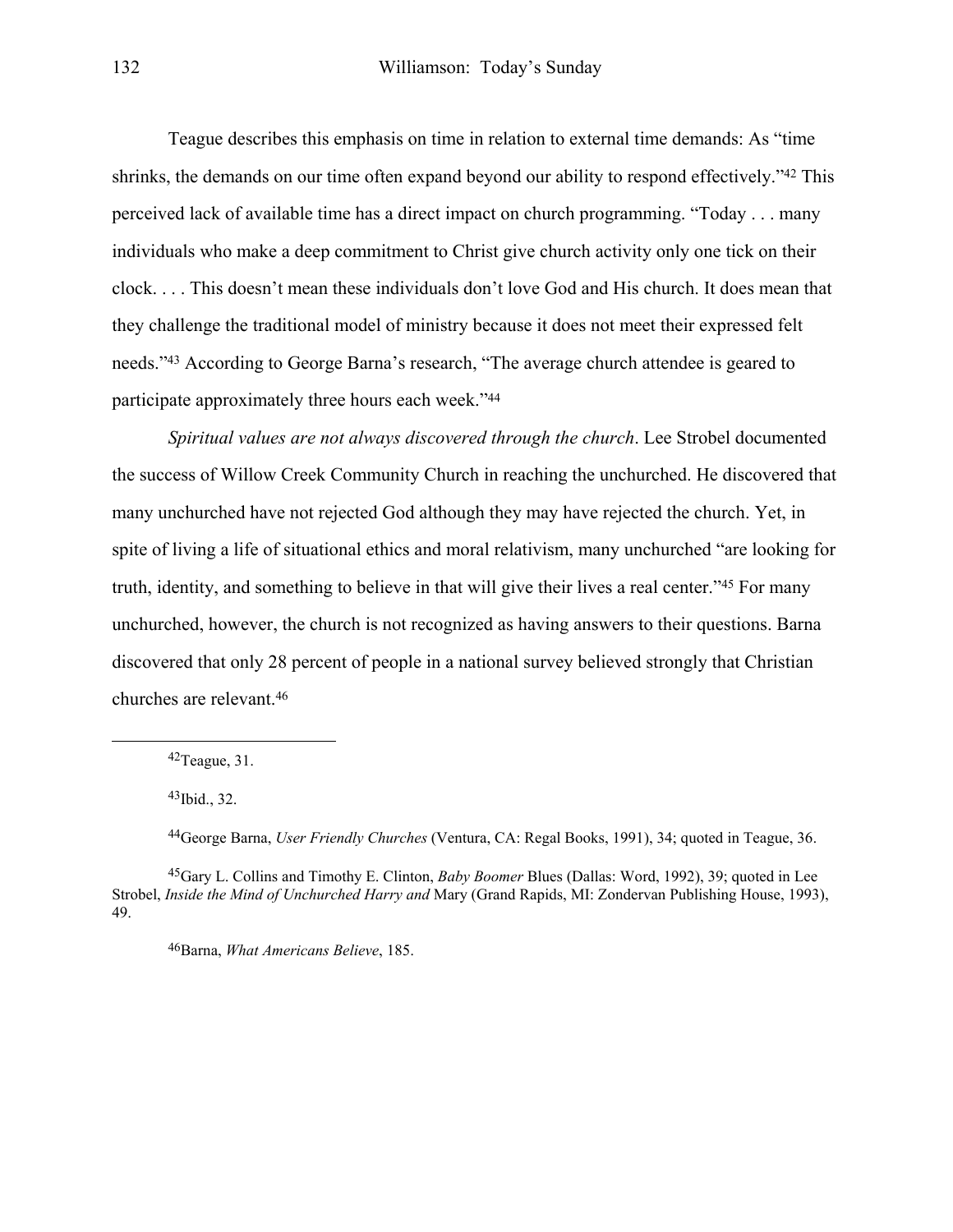### Changing Needs

 Carl F. George, director of the Charles E. Fuller Institute of Evangelism and Church Growth, has determined eight needs which individuals share. Each provides a challenge to the church. First is the need for personal touch. As technology advances, individuals seek "compensatory human touch" which can be met through small group experiences.[47 S](#page-11-0)econd is the need for continual options. Americans expect scheduling options and variable programs from which to choose.<sup>48</sup> Third is the need to know how to interpret the information received through the Information Age in light of the Bible. Fourth is the need for help in coping which change. Specifically, Americans need help in developing "a positive attitude toward inevitable rapid change.["49](#page-11-2) Fifth is the need to recognize the role of women. "The doing of ministry now receives more importance than the title of the doer. . . . Women today are transforming churches as they minister wherever they find spiritual sickness and no one else to help."[50 S](#page-11-3)ixth is the need to be recognized for what motivates them. "Thriving churches are ones that have discovered creative ways to address a multiplicity of human interests."[51 S](#page-11-4)eventh is the need for an organization in which people matter. George questions if the church is "geared more toward processing people or to the somewhat people-indifferent tasks of protecting our status quo.["52](#page-11-5) Eighth is the need to have people care for them. Successful models are based upon providing on-going, personalized care systems[.53](#page-11-6)

#### Summary

<span id="page-11-6"></span><span id="page-11-5"></span><span id="page-11-4"></span><span id="page-11-3"></span><span id="page-11-2"></span><span id="page-11-1"></span><span id="page-11-0"></span> <sup>47</sup>Carl F. George, *Prepare Your Church for the* Future (Grand Rapids, MI: Fleming H. Revell, 1991), 15. 48Ibid. 49Ibid., 16.  $50$ Ibid., 17.  $51$ Ibid. 52Ibid., 18. 53Ibid.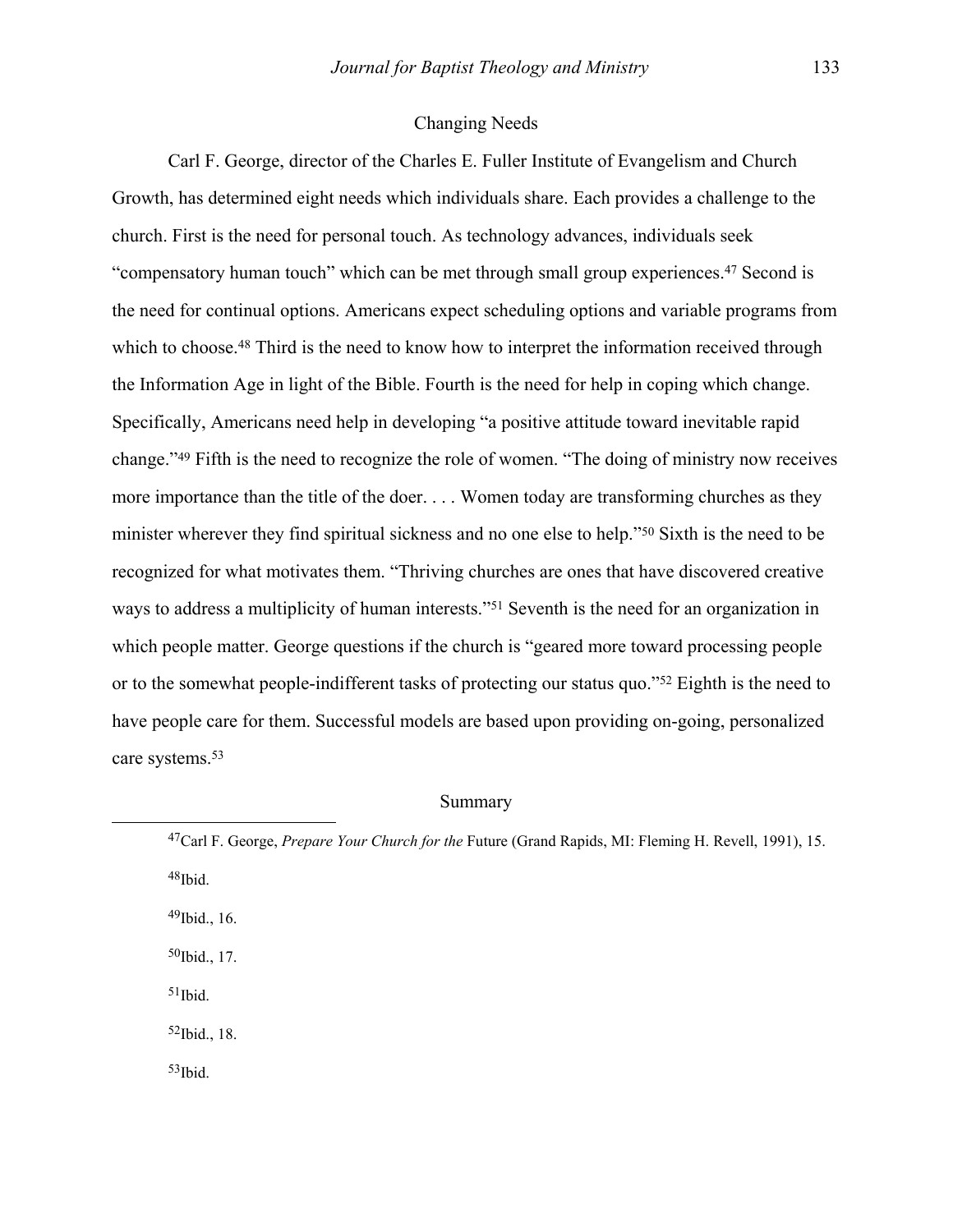Contemporary issues facing the church will impact how churches in the future provide programming. Changing demographics nationally will affect participants and programming needs. Changing values will impact the possible selection of programs. Changing needs will determine the type of delivery system used in which to provide programming options.

# **Implications for the Church**

 Although Sunday School has prospered as a program organization, some now question its effectiveness as the Bible-teaching and evangelism arm of the church. For example, Maria Martinez, vice-president of the American Bible Society, voiced her concern:

There is a rising level of biblical illiteracy in the Christian community. A recent research study revealed that although 8 out of 10 persons in this country call themselves Christians, half of those don't know that Jesus preached the Sermon on the Mount. Americans say that they believe the Ten Commandments, but they can't name them. And some Christians who are in church on Easter Sunday don't know what they are commemorating[.54](#page-12-0) 

She believes that the deterioration of biblical knowledge removes the ability of Christians to witness: "We [Christians] are responsible for sharing the Christian message with others. Yet a solid, biblical foundation is too often absent from our minds and hearts. And, regrettably, too often the difference between our words and actions is great."[55](#page-12-1)

 Historically recognized as one of the founders of the Sunday School in 1780, Robert Raikes created his organization to meet his perceived needs of society at that time: "Battling vice and moral degeneration."[56 T](#page-12-2)he Sunday School movement within the United States followed his example. As the church moves through the new millennium, a determination of the perceived needs of society again becomes a decisive influence in the direction of the Sunday School program of the future. These perceived needs provide direct implications for future

programming.

<span id="page-12-2"></span><span id="page-12-1"></span>55Ibid., 162.

<span id="page-12-0"></span> <sup>54</sup>Taylor, 161-62.

<sup>56</sup>James E. Reed and Ronnie Prevost, *A History of Christian* Education (Nashville: Broadman & Holman Publishers, 1993), 257.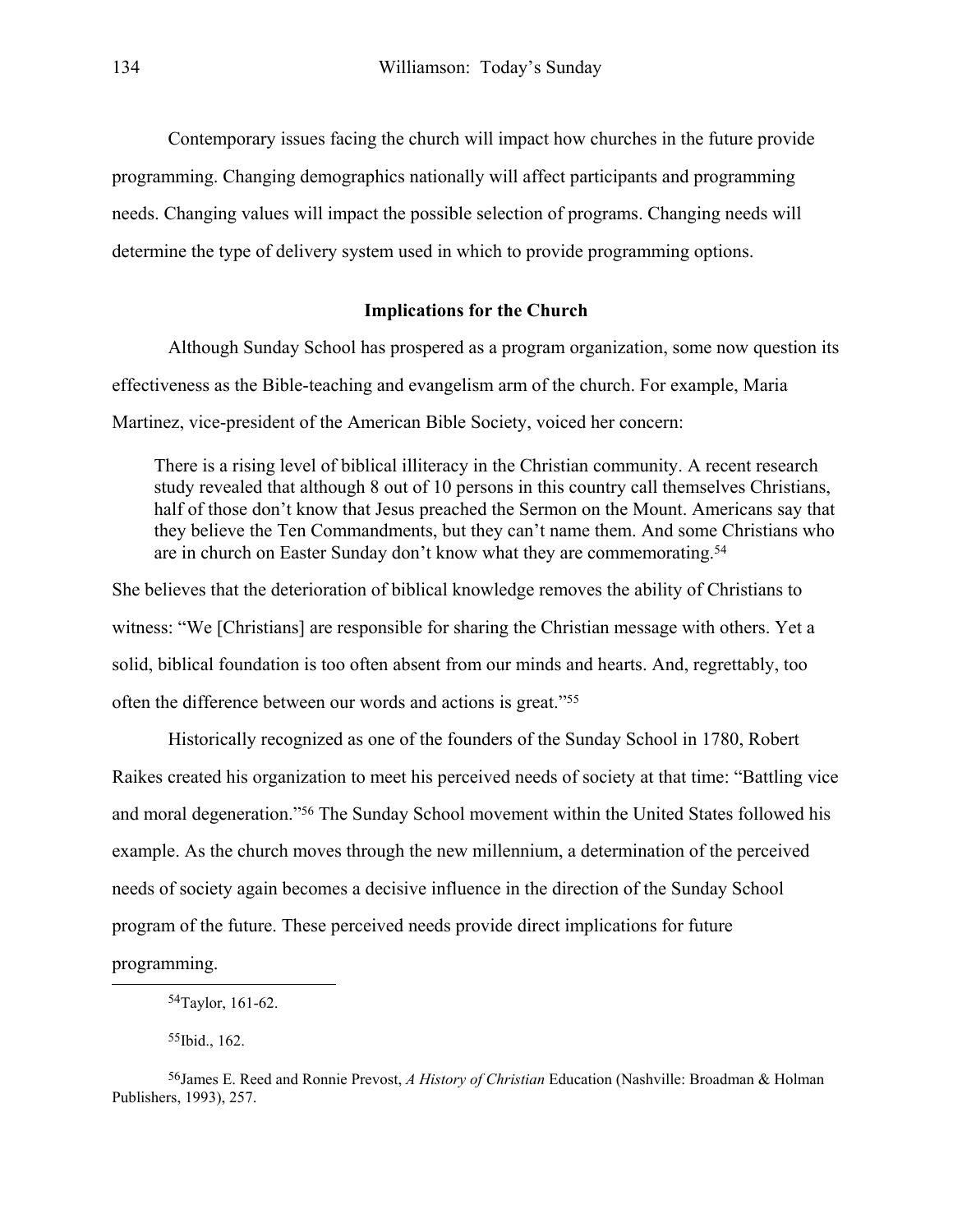#### The Need for Small-Group Experiences

<span id="page-13-3"></span> The desire for belonging to an established community can be met through small-group experiences within the church. Carl George describes these small groups as "a well-developed system of quality, care-centered nurture groups."<sup>57</sup> Yet, he also voices his concern about the role of the Sunday School program in providing nurture to members: "The advent of a publiceducation system, of publishing houses for religious curriculum, of church buildings with wraparaound, cubicle-shaped classrooms, and of professional Christian-education directors, have shaped a Sunday school mind-set that tends to focus more on instruction than on care."[58](#page-13-1)

 Small groups provide an opportunity for members to respond to the Bible and to other learners personally, and to relate the Bible to their lives personally. Relationships built within the class depend upon the type of opportunities given and can include evangelism.

 Some Sunday Schools have begun already to experiment in designing and emphasizing small-group experiences. George documents "care directors and hospitality coordinators for adult classes, breakout cell groups for teenagers, Christian 'Sesame Street' style programs for extended children's church times, interest-center approaches for preschoolers, and intergenerational Sunday school for parents to gain skills in relating to their children" as some of these experiments[.59](#page-13-2) 

 Barna underscores the importance of small groups in his research on evangelism. Barna found that "non-Christians who are seeking a church home are less interested in the content of the sermon that they are in the heart of the congregation. . . . The nonchurched have to feel welcome, to feel that this is a group of people with whom they will connect, to feel as if they would be proud to be associated with this Body of people."<sup>60</sup> At a time when many churches are

<span id="page-13-0"></span> <sup>57</sup>George, 97.

<span id="page-13-1"></span><sup>58</sup>Ibid., 117.

<span id="page-13-2"></span><sup>59</sup>Ibid., 118.

<sup>60</sup>George Barna, *Evangelism That Works* (Ventura, CA: Regal, 1995), 67.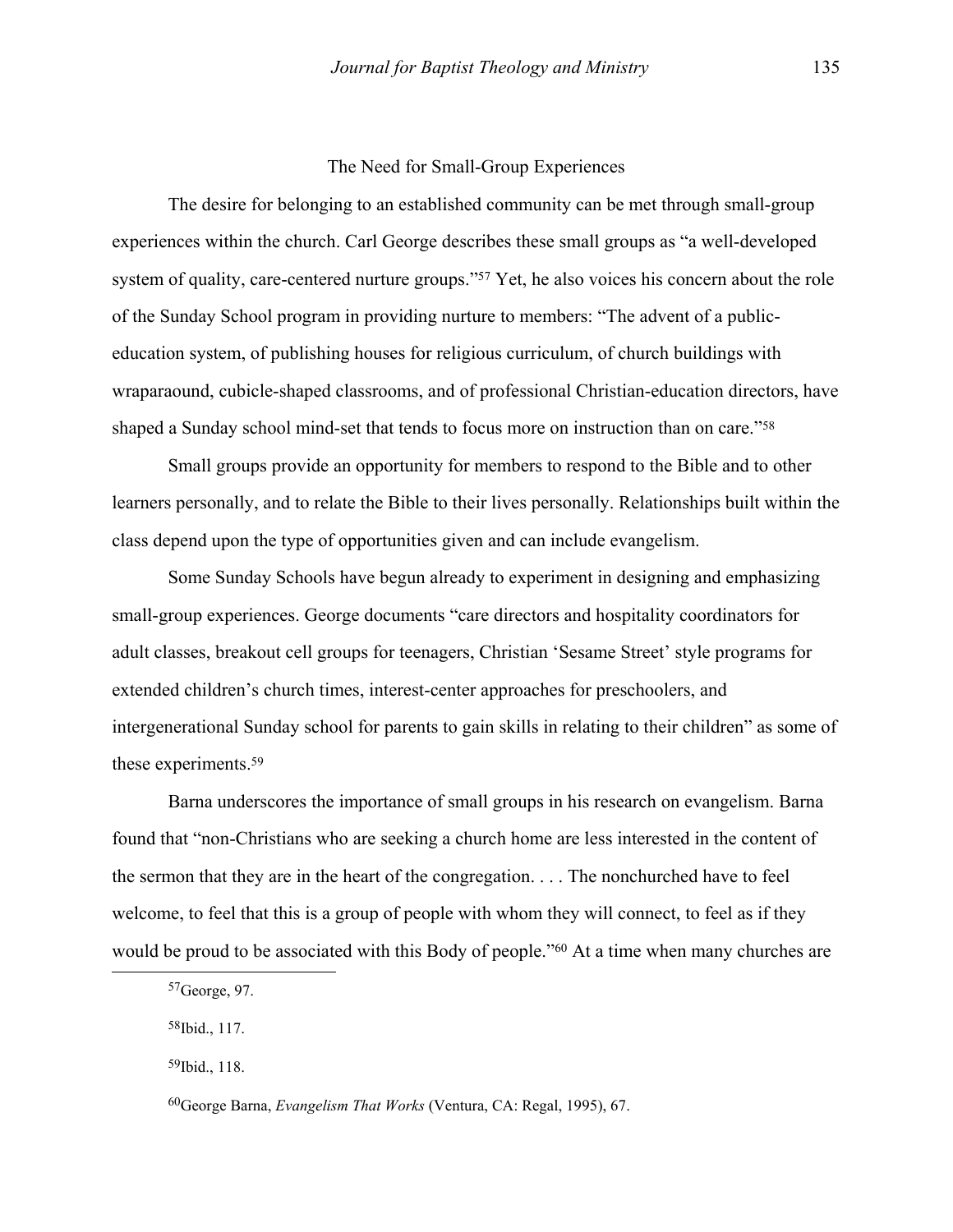choosing a master-teacher approach for Bible study or are emphasizing worship in place of Bible study, the importance of developing nurturing small groups must be recognized.

## The Need for Relevancy

For the Sunday School of the future, the challenge will be to provide culturally relevant curriculum. "A balanced curriculum recognizes the unchurched culture of our day. . . . about two thirds of our population have little or no religious training today. About one third of the American population have no religious training in their background. Another one third have had religious training that did not take–thus the two thirds. . . . The majority of our population is part of the unchurched culture. With this in mind, the church is forced to adjust curriculum to communicate with this unchurched nation."[61](#page-14-0)

 Relevancy is demonstrated through lives. Dr. Howard Hendricks, a noted writer within the area of Christian education, observed, "What you are is far more important than what you say or do. God's method is always incarnational. He loves to take His truth and wrap it in a person. He takes a clean individual and drops him or her in the midst of a corrupt society, and that person–because of what he knows, feels, and does–convincingly demonstrates the power of God's grace."[62 S](#page-14-1)unday School participants need relevancy in what is taught in order to experience the possibilities of incarnation through Christ.

 In his examination of the needs of the unchurched, Lee Strobel surfaced several areas of creating relevancy for the unchurched which can be addressed through the Sunday School. These include intriguing session titles which draw attention; lessons which are instantly usable in the lives of the learners; lessons which address the why as well as the what of the Scripture passage being studied; lessons which use the language of the learners; and lessons which answer the

 $\overline{a}$ 

<sup>61</sup>Edward H. Hammett, "Issue: Create a Mission-Driven Curriculum," in *Facing Critical Issues in Christian Education*, comp. Ronald M. Pratt (Nashville: Convention Press, 1995), 84.

<span id="page-14-1"></span><span id="page-14-0"></span><sup>62</sup>Howard Hendricks, *Teaching to Change Lives* (Portland, OR: Multnomah Press, 1987), 104.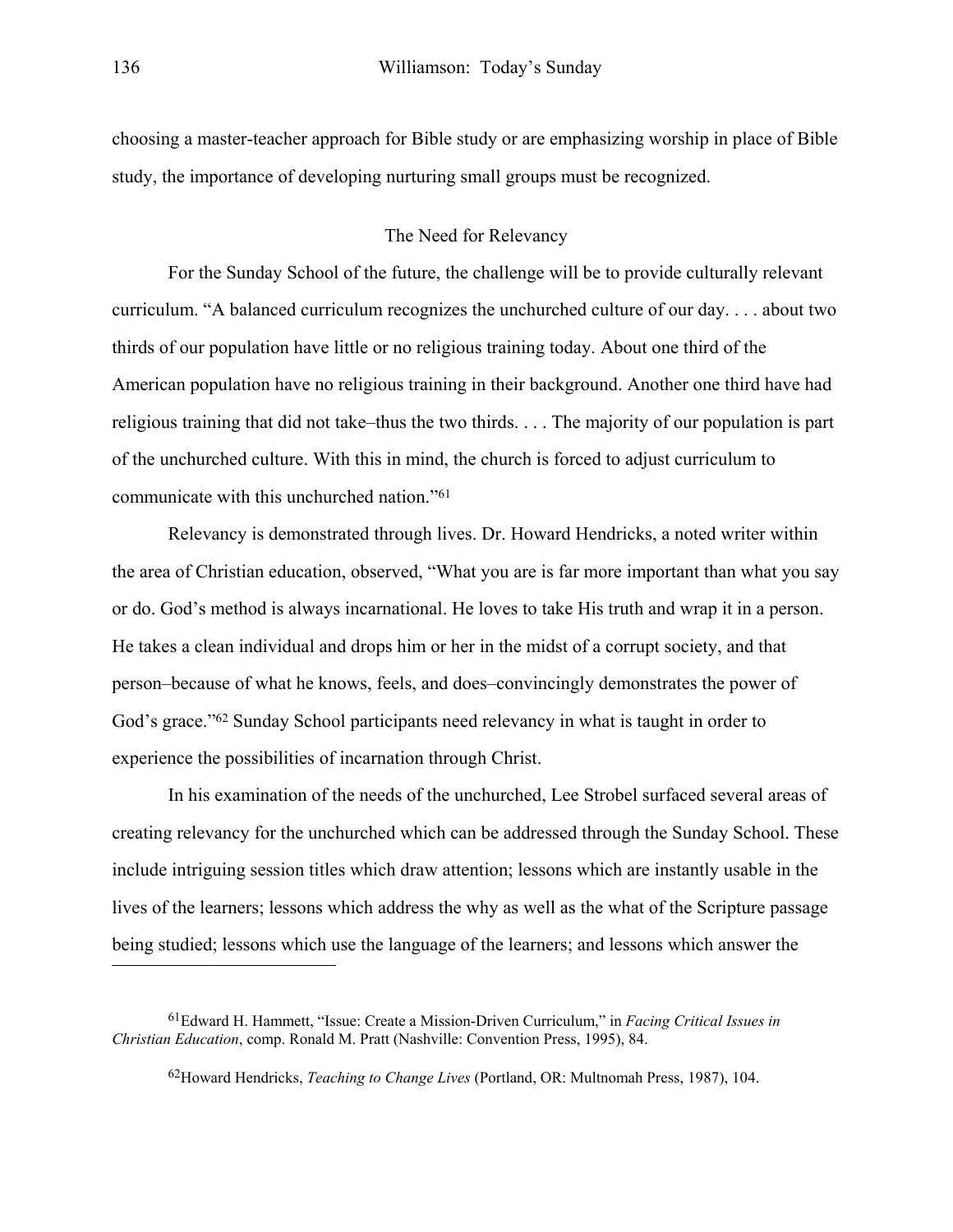learners' questions.[63 E](#page-15-0)ffective curriculum design for the future can be created around meeting the specific needs of the learners through developing relationships within the class and by targeting the Scripture lessons directly at these specific needs.

### The Need for Schedule Options

 Market-driven changes outside the church have created desire for multiple options in programming and scheduling within the church. Lyle Schaller, a prolific writer in the area of church dynamics, documents the progress which some churches have already made in this area: "One of the most significant pieces of good news has been the changes in scheduling Christian education. Once confined to an hour on Sunday morning, the teaching ministry is now spread throughout the week. One result is that in the early 1990s more adults were engaged, on a weekly basis, in the serious and continuing study of the Scriptures than every before in American history."<sup>[64](#page-15-1)</sup>

# The Need to See the Future

 The future has not yet been written. Yet, the church stands on the threshold of the future facing certain change and uncertain consequences of that change. Religious futurist Loren Mead describes this prospect: "We are . . . midwives for a new church, working to help our present forms and structures give birth to forms appropriate for the new mission of the church."[65](#page-15-2)

 Church growth historian Thom Ranier has written, "Contrary to the views of some of its critics, effective Sunday Schools are not archaic in their methodology. No traditional

<span id="page-15-1"></span><span id="page-15-0"></span> <sup>63</sup>Strobel, 219.

<sup>64</sup>Lyle E. Schaller, *Innovations in Ministry: Models for the Twenty-first Century* (Nashville: Abingdon Press, 1994), 29.

<span id="page-15-2"></span><sup>65</sup>Loren Mead, *The Once and Future Church: Reinventing the Congregation for a New Mission Frontier* (New York: The Alban Institute, 1991), 5.